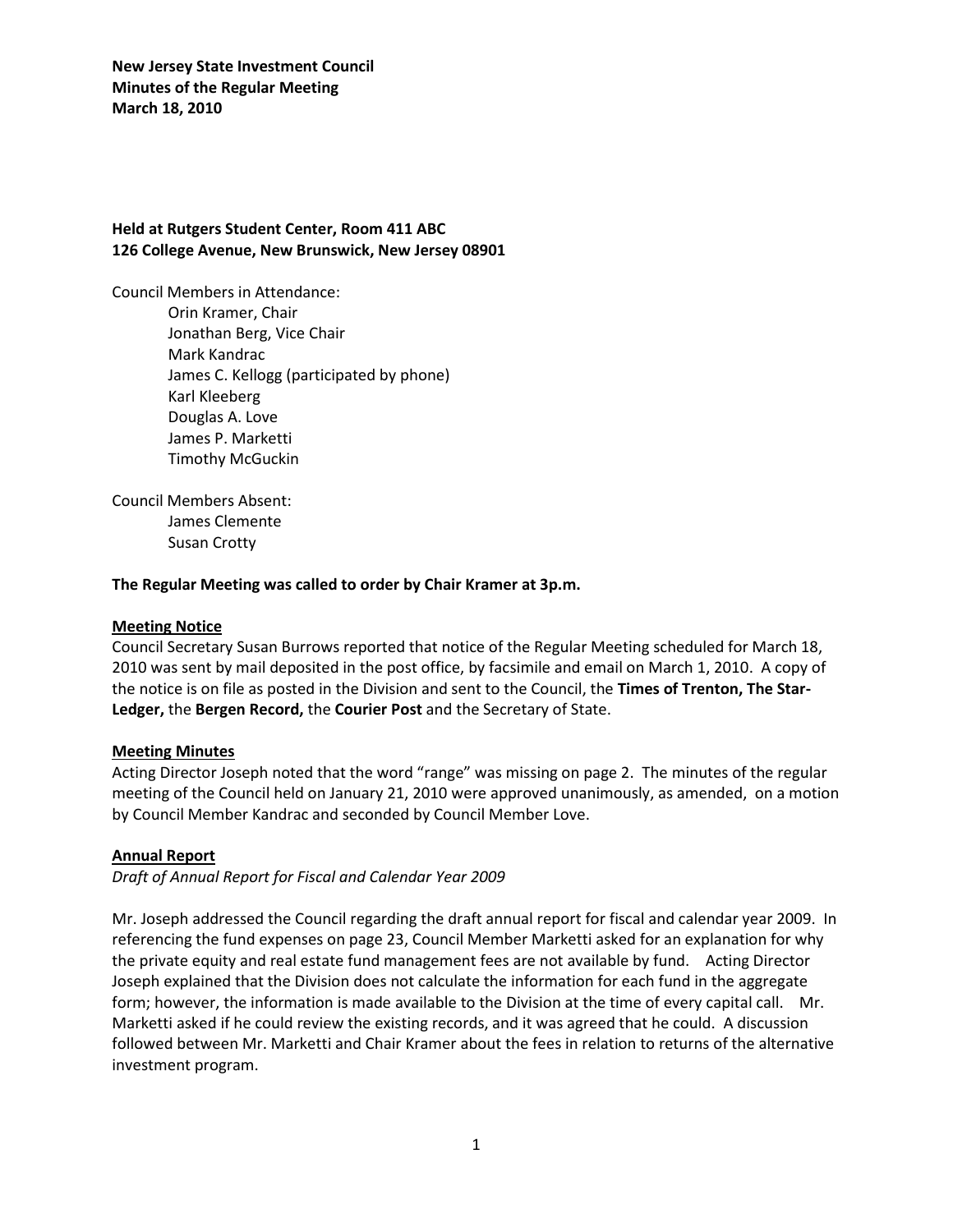Council Member Kandrac inquired if there was data available to compare the costs of assets under management for the Division against the costs for other institutional funds, and more specifically, state pension systems. Chair Kramer stated that if you look at the fourteen public pension funds with assets greater than \$40 billion, the expense basis is significantly higher as these funds are paying for diversification (e.g., through alternative investments). Candace Straight (Governor's liaison to the Council) inquired if there was a study available that has this information. Acting Director Joseph stated that RV Kuhns has such a study which could be made available. Council Member Marketti asked what the cost was prior to the alternative investments. Chair Kramer responded that it was 6 basis points, but that this was during the period that the New Jersey portfolio had much higher volatility, below-average risk-adjusted returns and lacked its current diversification.

Council Member Kandrac inquired about the relationship between the five and ten year returns of 3.10% and 2.34%, respectively, cited in the report and the average rate of return of 8.25% used by the actuaries. Chair Kramer noted that the five year return compared favorably relative to the fund's peers, putting it in the top ten percentile. He also noted that, in 2002, the Council passed a resolution to put together a portfolio that would generate the most attractive risk adjusted return, regardless of the projected return rate set statutorily for the actuary. Council Member Love stated that the actuarial return is a planning number used for assets and contributions. He noted that the number is used for projecting far into the future, which is problematic in the public sector. Council Member Kandrac stated that given the current outflows, and absent contributions, it is recipe for disaster and a real concern. Acting Director Joseph pointed out that the fund paid out \$6.6 billion in benefit payments which presents a challenge in balancing liquidity and returns.

The annual report draft was unanimously approved on a motion by Council Member Berg, seconded by Council Member Love.

### **Non-agenda discussion item**

Chair Kramer asked if there were any comments on the draft letter he circulated which was addressed to Chairman Dodd of the Senate Banking Committee and Ranking Minority Member Shelby reiterating Council positions on several governance matters. The letter was unanimously approved as representing the Council's governance positions on a motion by Council Member Marketti, seconded by Council Member Kandrac.

#### **Investment Plan**

*Investment Plan for Fiscal Years 2010-2011*

Acting Director Joseph presented the investment plan for the remainder of fiscal year 2010 and fiscal year 2011. The plan includes a reduction in large cap and developed international equities to improve the risk profile of the fund, with an increase in fixed income, hedge fund and commodity related investments. Council Member Love inquired if there was any specific language on fixed income duration. Acting Director Joseph replied that this was intentionally left open due to the concern of rising rates. It was confirmed to Council Member Kandrac that the proposed Investment Plan was the unanimous recommendation of the Investment Policy Committee.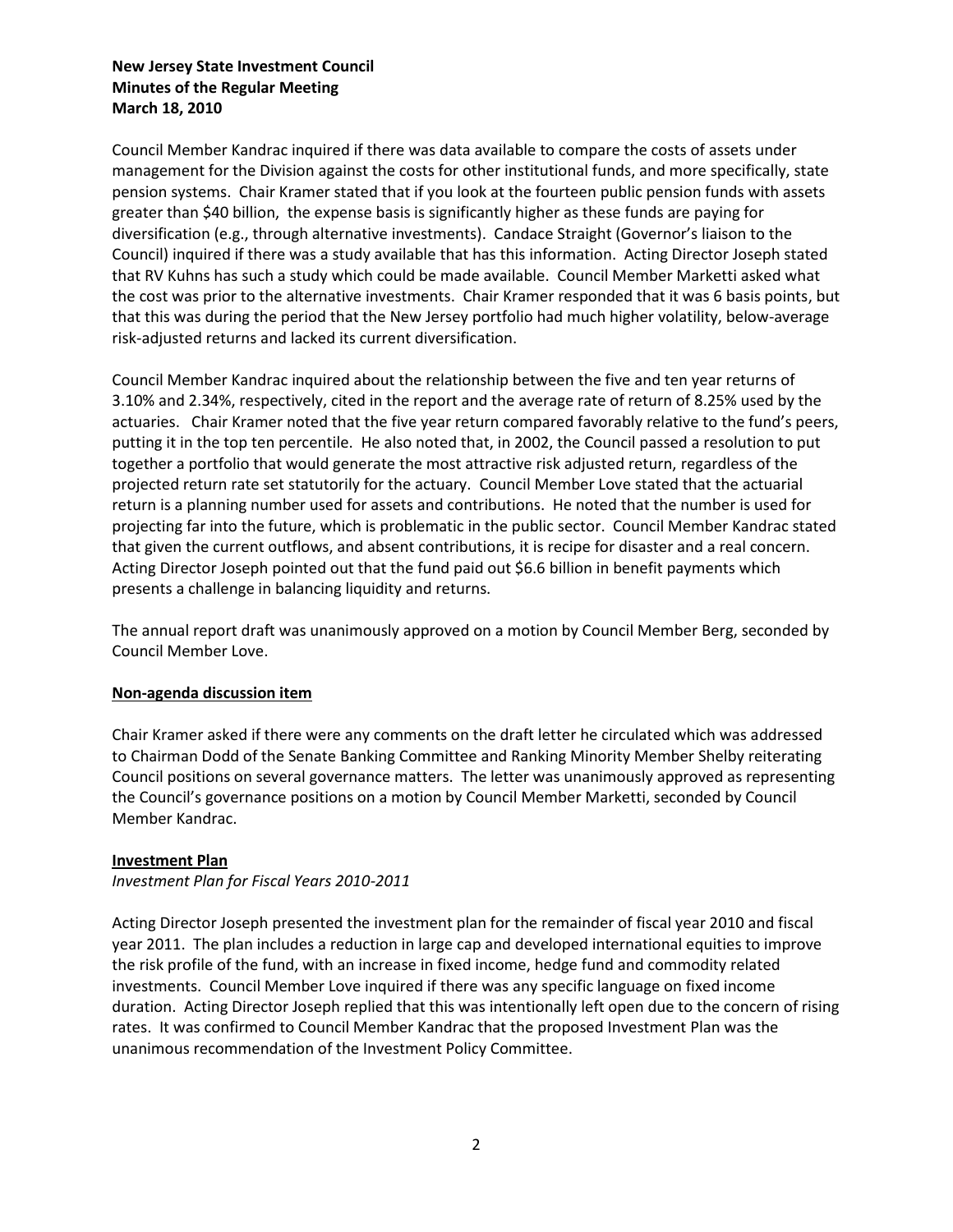Council Member Kellogg questioned whether the Council should adopt a new plan prior to the naming of a Director. Chair Kramer responded that it is a core Council responsibility to give guidance on asset allocation and that he thought it would be bad governance to wait. Council Member Berg noted that it could be months before a decision was made regarding the Director position. Chair Kramer also stated that the Council could revise the plan at any time, as it had done during the last fiscal year. Council Member Love further clarified that this is a policy decision as opposed to a tactical or market timing decision. It was agreed that Acting Director Joseph would revise the third paragraph of the cover page to include a reason for the proposed increase in hedge funds and commodity/real asset related investments at the request of Council Member Kandrac. Council Member Marketti stated that he opposes the plan in its present form since it increases the alternatives space. A discussion about the expected returns and risk used to formulate the plan ensued between Council Members Marketti and Love, and Pete Keliuotis of SIS. A motion to adopt the plan was made by Council Member Love, with a second by Council Member Berg. Chair Kramer and Council Members Berg, Kandrac, Kleeberg, Love and McGuckin voted to approve the investment plan. Council Members Kellogg and Marketti voted against the plan.

## **Proposed Real Asset Investments**

*Memorandum "Proposed Investment in a Commodity-Linked Note Issued by* Cargill*, Inc." dated March 12, 2010*

Acting Director Joseph reported that a swap program with Cargill, originally proposed on May 16, 2008, could not be accommodated due to operational issues. The Division is now proposing to invest in a commodity-linked note, which is basically a fixed income security that pays the principal, plus or minus the change in the underlying index, at a fixed maturity date. The Division has invested in commoditylinked notes in the past. DAG Weiner stated that the documents are under legal review in response to a question by Ms. Straight regarding how quickly this investment could be closed.

# *Memorandum "Proposed Investments in Additional Commodity-Linked Notes" dated March 12, 2010*

Acting Director Joseph stated that the Division was proposing to invest in \$350 million of additional commodity-linked notes with other issuers that meet certain stated criteria. Council Member Kellogg proposed that the maturity should be up to 1.5 years and other issuers, such as General Electric, should be considered. Council Member Love clarified that that the issuers of these notes actually actively manage their portfolios through selective hedging against the index, requiring specific expertise.

### **Proposed Alternative Investments**

*Memorandum "Proposed Hedge Fund Investments in Brevan Howard Master Fund Limited and Pershing Square, LP" dated March 12, 2010*

Acting Director Joseph stated that the Brevan Howard fund is a global macro fund, in which the Division is already invested through its investment in the Goldman Sachs multi-strategy fund. The Division's Hedge Fund Consultant, Daniel Stern of Cliffwater, LLC, said that their recommendation was to invest in a macro strategy, recommending Brevan Howard within this strategy as a premier global macro fund. Although the fund began in 2002, the team has been together many years with an extremely successful track record, annualizing at well over 15%, with very low volatility of less than 8% over the same period. The fund invests in fixed income securities and currencies with a top down view achieved by allocating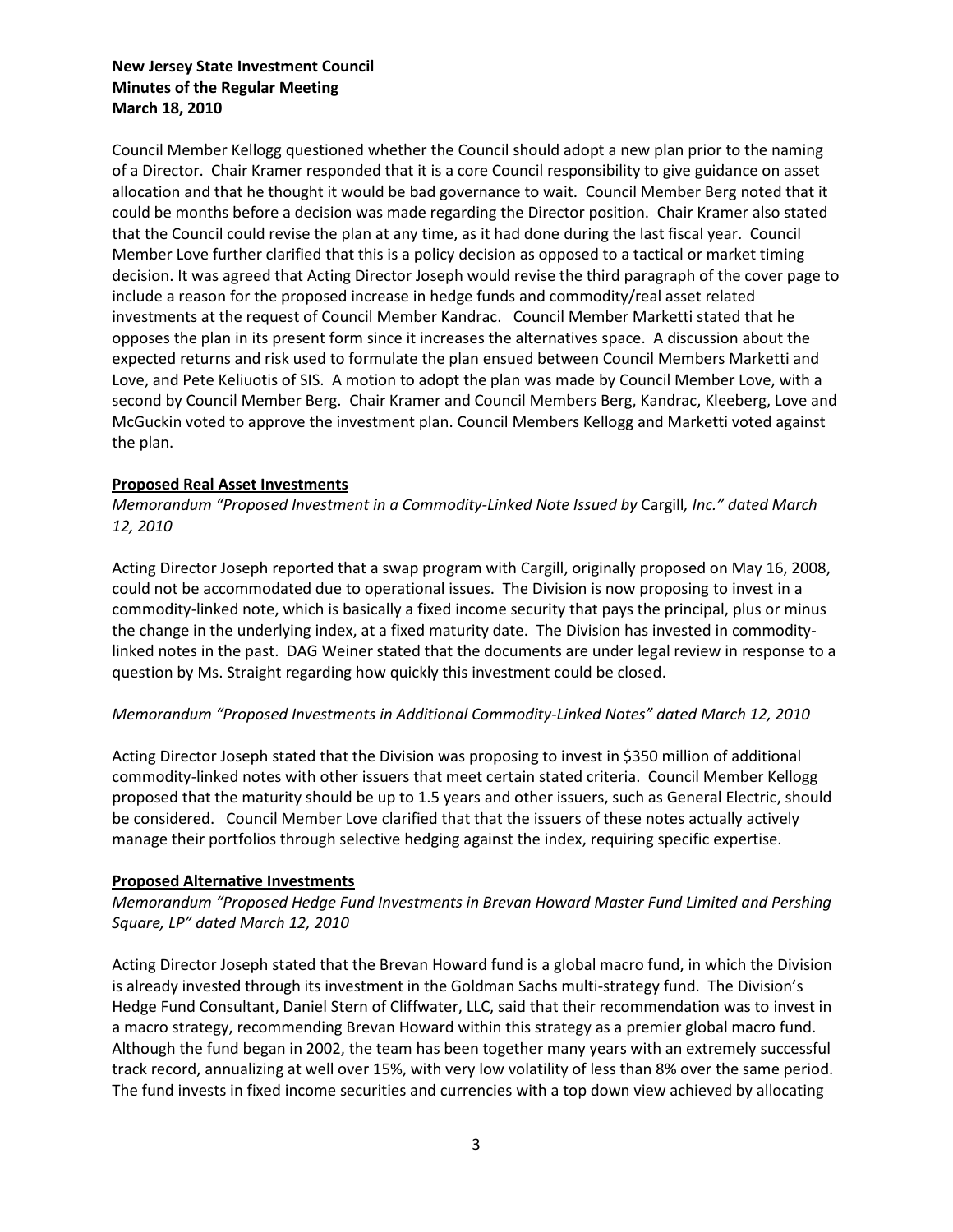capital to multiple traders. Council Member Kellogg stated he was surprised that the fund was charging such high fees. Mr. Stern stated that while some funds are charging 3% and 30%, Brevan Howard is below that. Further, the returns disclosed are all net of fees. Due to limited capacity, the market allows the fund to charge this level of fees. Mr. Nesbitt of Cliffwater stated that during the meltdown, while stocks were down 40%, this manager had returns in excess of 20%. He further stated that while a fiduciary needs to consider costs, it also needs to look at diversification and long term performance. The best performing asset classes over the last ten years were private equity and private real estate, returning 8-9%, and hedge funds at 7.5%. In response to a question from Ms. Straight about Brevan Howard's 2009 performance, Mr. Stern stated that the fund returned in excess of 17%. Council Members Marketti and Kellogg asked to be put on record as opposed to this investment.

Acting Director Joseph summarized that Pershing Square is a concentrated deep-value strategy which was presented to the Council in 2008. Due to a political contribution disqualification, the fund was ineligible for investment for two years. Mr. Stern stated that Pershing Square is a boutique firm managing \$5 billion with a concentrated portfolio on both the long and short side. He noted that Bill Ackman, the founder and portfolio manager, is known for his investment stances; he was early in identifying problems in the mortgage and financial industries. Mr. Stern stated the fund has produced an annualized return since inception of just under 24% but is expected to be somewhat more volatile because of the concentration. The volatility has been about 16%. Mr. Stern noted the fees are attractive at 1.5% and 20%. Acting Director Joseph stated that the recommendation of \$75M on the Pershing Square summary page in the package was incorrect. The recommendation should be \$100 million. Council Member Marketti asked to be put on record as opposed to this investment.

# *Memorandum "Proposed Fund of Hedge Funds Follow-On Investments in Goldman Sachs Multi-Strategy Portfolio (NJ), LLC and RC Woodley Park LP" dated March 12, 2010*

Acting Director Joseph presented the proposal to invest an additional \$250 million each into existing hedge funds Goldman Sachs and Woodley Park. He stated that the strategy is to deploy funds to take advantage of the equity markets. The funds will be redeployed into direct equity strategies in the next 12-18 months. Acting Director Joseph responded affirmatively to Council Member Love's question regarding whether the redemption terms would allow that. Mr. Stern clarified to Council Member Marketti that the Division owns such a high percentage of the Goldman Sachs fund because this is a separate account and Goldman Sachs manages in excess of \$20 billion from other investors in these types of strategies. DAG Weiner further clarified that the general partner has an investment in each of these funds. Council Member Marketti stated that he is opposed to these investments.

# **Director's Report**

*Memorandum "Investment Reports" dated March 12, 2010*

Acting Director Joseph reported that the Pension Fund returned 0.75% percent compared to the Council benchmark of 0 .92% for the month of February. The market value of the fund was \$67.3 billion. Fiscal year to date the Fund is up 14.09% versus the benchmark of 13.55%. He stated that despite the volatility in the markets, domestic equities, emerging markets, fixed income (excluding TIPS), hedge funds and mortgages generated positive return, and most portfolios exceeded their benchmarks.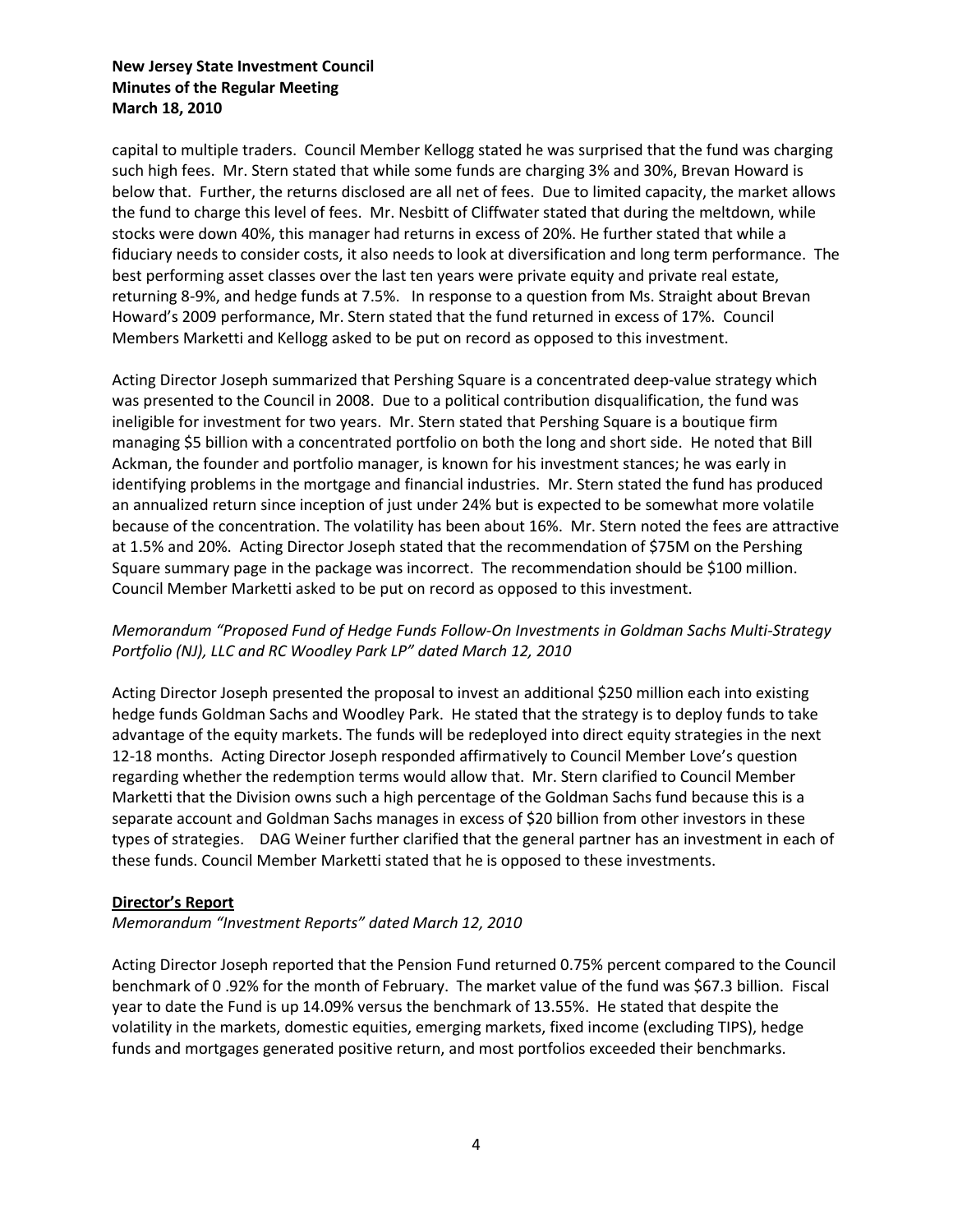Investment Officer Brian Arena reported that there were net sales of \$398 million in US equities spread broadly over industry groups with the exception of financials and industrials where the fund is underweight. He stated that domestic equities returned 3.63% in February, against a benchmark of 3.31% and that for the calendar year the Fund is down .5% versus .6% for the index.

Senior Portfolio Manager Tim Patton reported that there was huge demand for new corporate issues, resulting in many deals being over-subscribed. The poor allocation to the Fund resulted in net sales of corporates for the month. For the month of February, the fixed income portfolio was up .56% versus .30% for the Barclays index. For the fiscal year-to-date period, Common Pension Fund B (excluding TIPS and high yield) returned 10.02% versus 8.07% for the benchmark. Mr. Patton reported that we still like the high yield markets. High yield was up 0.18% for February versus 0.17% for the benchmark, and up 26% for the year-to-date period, versus 23% for the benchmark. He reported that the Fund has added about \$100 million in Build America Bonds since the last meeting resulting in a total investment of over \$700 million. Although spreads have continued to tighten, they offer one of the best investment options available. Given that we were slightly overweight in TIPS, we sold some TIPS because the break even spreads widened. Acting Director Joseph stated that one of the greatest challenges we have is getting allocation to fixed income.

Investment Officer Gilles Michel stated that we were sellers of \$260 million in the international developed markets. The portfolio underperformed the benchmark by 50 basis points primarily due to the sovereign credit crisis in certain geographies triggered by Greece. He stated that although we are underweight these countries, sector allocation to utility and infrastructure stocks negatively impacted performance. Mr. Michel stated that our one year positive stance towards Japan, and 10% overweight, has contributed positively to performance.

Acting Director Joseph stated that while we are cautious given the run up in the S&P, we remain positive on the equity market overall.

Council Member Marketti raised a question about the values for real estate and private equity reported on Schedules 1 and 2. During the ensuing discussion, it was clarified that valuations are not yet available for these funds as of 12/31/09, and the values disclosed represent the 9/30/09 valuations, adjusted for net cash flows. Ms. Straight suggested that it be footnoted wherever current values are not available.

Council Member Marketti inquired why certain fund values were not disclosed on Exhibit 25. Investment Officer Kotwal explained that the net asset value is not always available at the time the package is prepared for the funds. He suggested that, in the future, the latest available value would be included and footnoted.

(Note: Council Member Kandrac departed the meeting during the Investment Report).

### **Report on Iran Divestment Status**

*Memorandum "Report on Iran" dated March 1, 2010*

Compliance Officer Susan Sarnowski reported that the Division must annually report the status of the divestment of international companies in certain sectors with equity ties to Iran to the Legislature. She reported that the Division had made considerable progress during the year, and had two positions